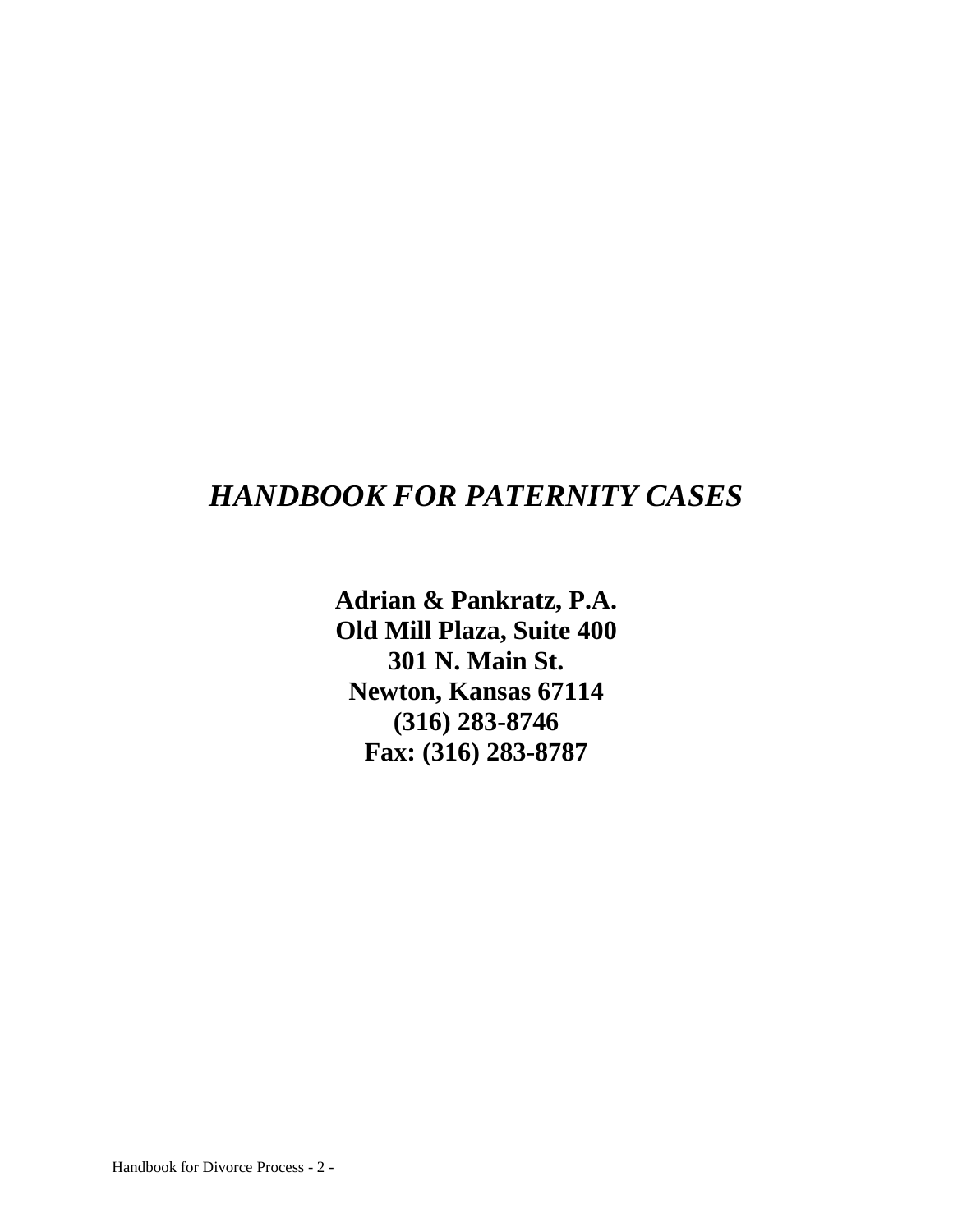This handbook is designed to help you as our client. Many clients ask the same questions when they begin a paternity case, so we've gathered some basic information regarding our firm and information you may need to know as we work together on your case.

This handbook contains the following sections:

- **1. General Information You Should Know**
- **2. Fee Policy of Adrian & Pankratz, P.A.**
- **3. Most Frequently Asked Questions with Answers**
- **4. Glossary of Terms**
- **5. Fact Sheet**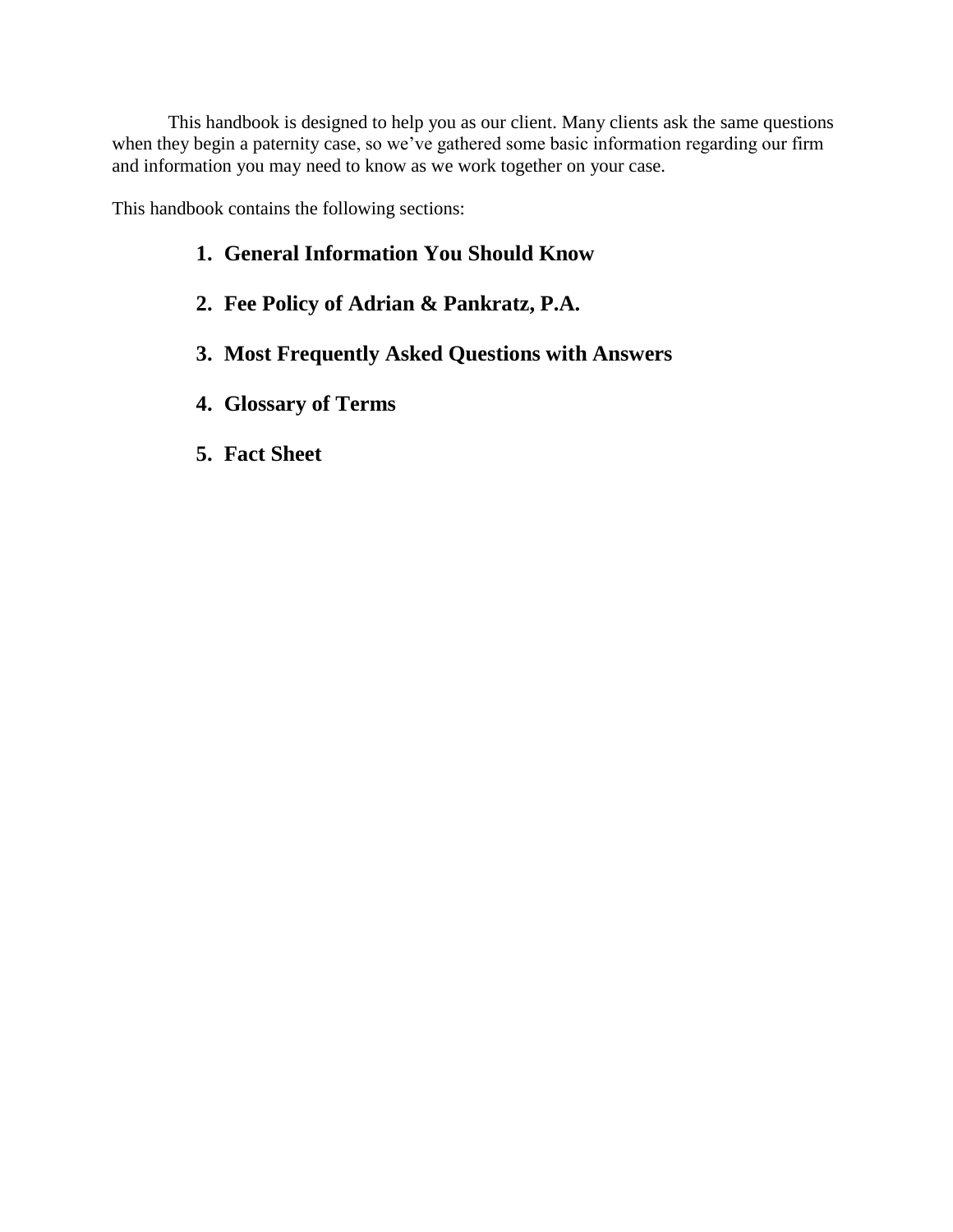# **General Information You Should Know**

# A. Information About Our Firm

Office Hours. Our office hours are 8:30 a.m. to 5:00 p.m., Monday through Friday. After-hours or weekend appointments may be arranged.

Staff Member: A legal assistant is assigned to your case and is available to work with you in regard to any questions you may have. Kansas law does not permit legal assistants to answer legal questions or to give legal advice; however, if the legal assistant is unable to answer your question, she will refer your question to your attorney and you will be contacted with an answer or response to your concern. We try to respond promptly.

Fee Arrangements. Fees will be explained during the initial interview according to the attached Fee Policy Statement. You will also receive a letter after your case is opened which outlines in greater detail how we determine fees. If you have questions at that time, or at any time during your divorce proceeding, feel free to ask about any aspect of the fee policy.

Keeping Costs Down. It is our goal to provide effective and quality legal service to you and to protect your interests throughout the case. Feel free to call us or consult with us at any time. We want to be available to help you; however, you will be charged for the time you spend talking to your attorney or legal assistant. You will need to decide what issues are important, and how much time (and expense) you want spend on those issues. Obviously, any matter that can be resolved during the course of the case, will result in less time spent with your attorney, and less expense incurred by you. We want to work with you; however, we want you to use our services carefully and wisely.

Monthly Statements. You will receive monthly statements detailing legal services, the charges, and the amount drawn from your initial retainer deposit. If you have questions about your statement, please call us immediately after receiving your bill.

Telephone Conferences. Your attorney will take your telephone calls during business hours. If he or she is unavailable, a staff member will help you.

Correspondence. Please read all correspondence, and keep it in a folder we will provide for future use and reference. To help keep you informed of the progress in the case, we will provide you with copies of all pleadings and correspondence throughout your case. It is a good idea to read over this information immediately after it is received, and then contact us if you have questions.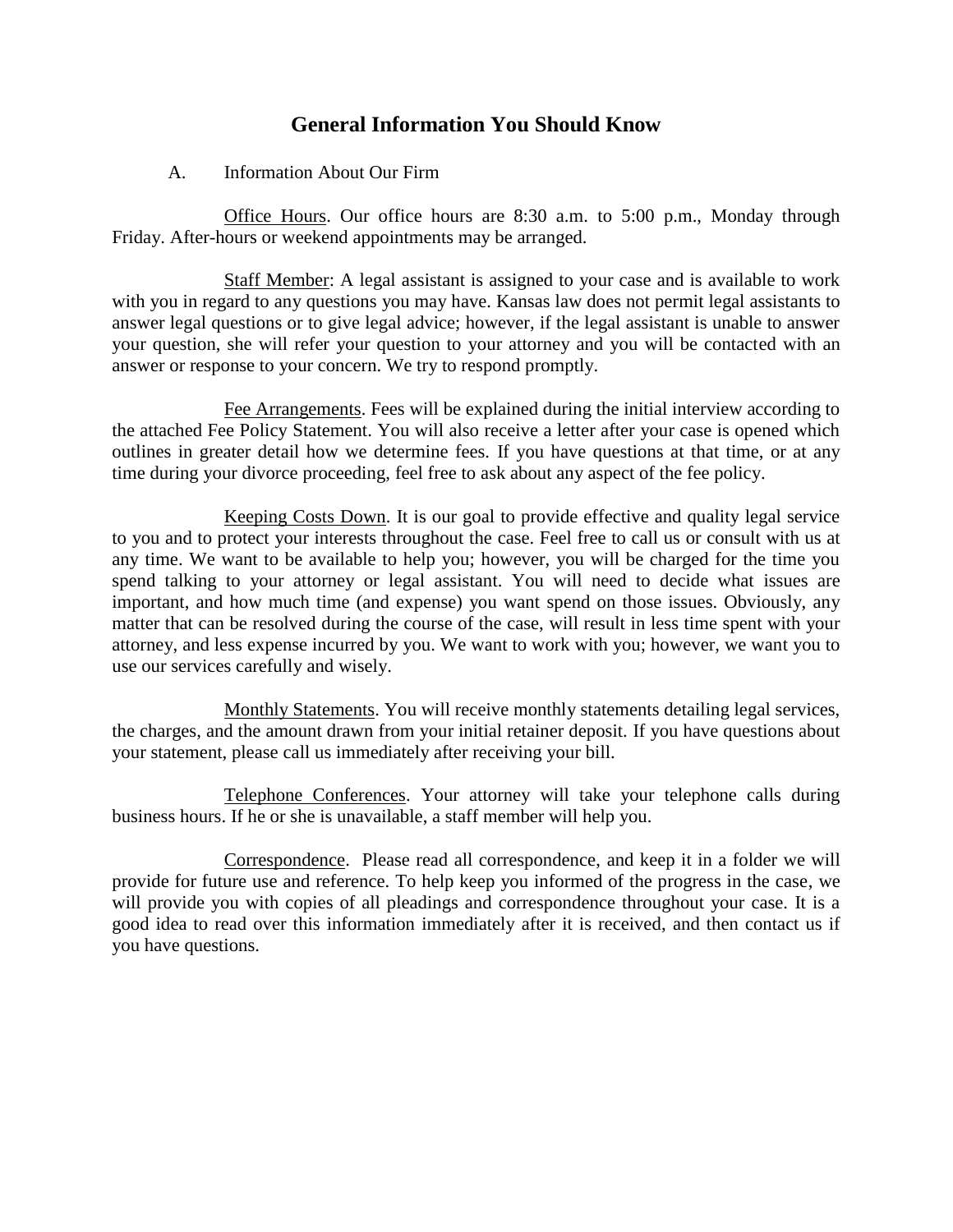#### B. Miscellaneous Information about Your Case

Court. The attorneys in this office represent clients in Harvey County, McPherson County and Marion County. The name and address of these courts are listed below:

Harvey County Courthouse Marion County Courthouse 800 North Main Street 200 South 3<sup>rd</sup> Street Newton, Kansas 67114-1880 Marion, Kansas 66861-1656

McPherson County Courthouse 117 North Maple Street McPherson, Kansas 67460-4211

Court Trustee and Kansas Payment Center. Child support will be ordered. These orders, when final, are signed by the judge and are to be followed according to the terms set forth in the order. In Harvey County, the Kansas Payment Center (1-877-KPC-KPPC [1-877-572- 5722]) will be notified when orders regarding support have been made. You may check the Kansas Payment Center's record by either calling the payment center, or by checking their web site at [www.kspaycenter.com.](http://www.kspaycenter.com/) You will need to have your court case number available to access your records. The Trustee will then be responsible for enforcing final court orders, and you may work directly with the Trustee. Harold Schorn is the Harvey County Deputy District Court Trustee, and may be reached by telephone at 283-6547. His address is 713 North Main Street, P.O. Box 111, Newton, Kansas. There is a fee charged by the Court Trustee and they will provide you with this information.

Court Services. Harvey and McPherson Counties utilize Court Services, an organization of employees of the district court who assist the judge in gathering information relating to child custody and parenting time. In most cases, Court Services is utilized after mediation has failed, or is not a feasible option.

Mediation. This is a service that is used to resolve parenting time and/or child custody issues. It is provided, at additional cost, by professionals trained to mediate. Normally, a judge will not hear a parenting time or child custody dispute until mediation has been attempted. In Harvey County, your case will be referred to the Community Mediation Center, 2515 College Avenue, P.O. Box A, North Newton, Kansas. If your combined annual income is below \$40,000.00, your case will qualify for mediation services on a sliding-scale basis.

Child Impact Class. If your case is filed in Harvey or McPherson County, you may be required to attend an Education Class at Prairie View in Newton or McPherson. Normally the class is held on the first Tuesday of every month with the occasional exception of November and December in Newton; or the second Wednesday of the month in McPherson.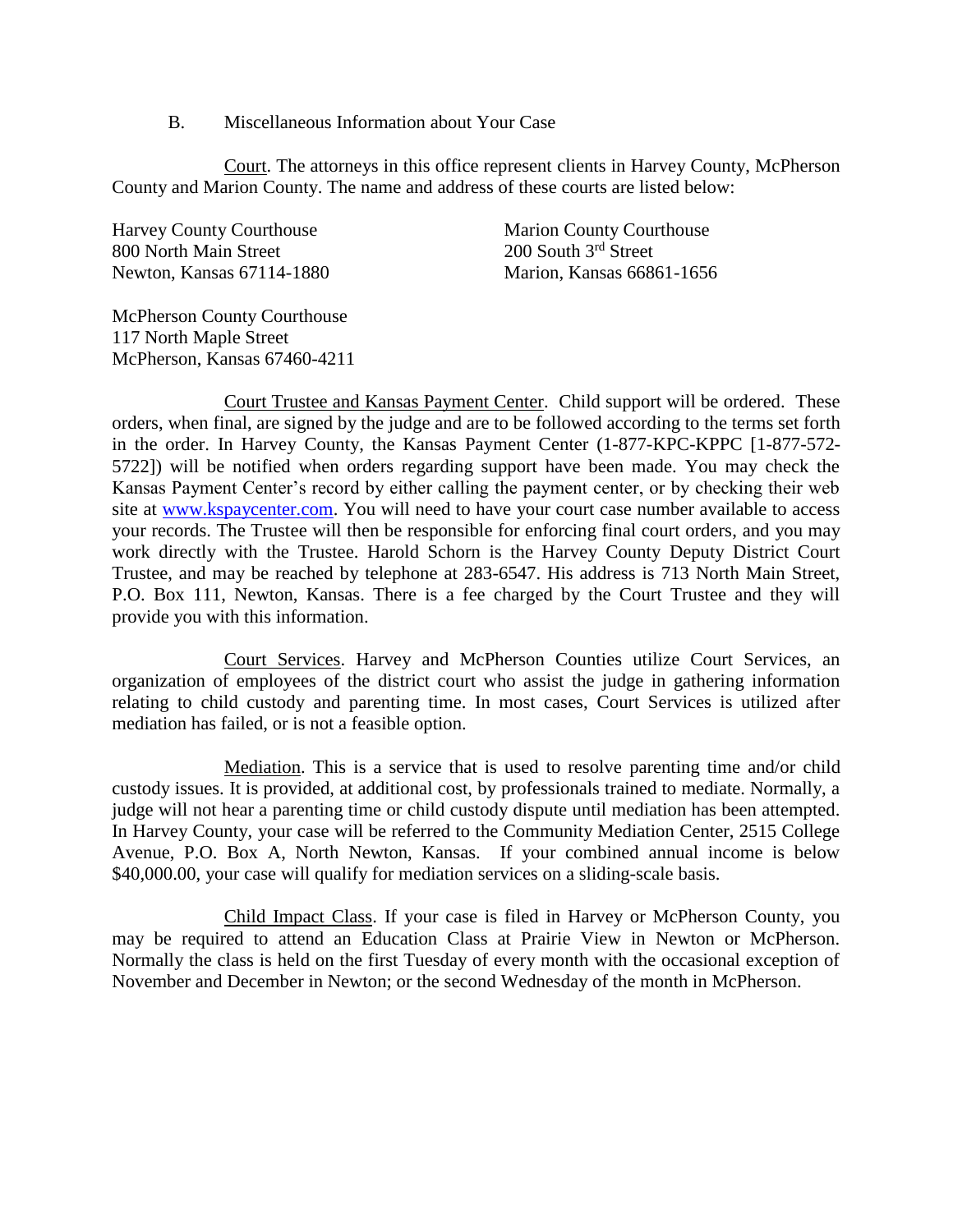# **Fee Policy of Adrian & Pankratz, P.A.**

## **General Statement**

You have consulted us and we have agreed to represent you with regard to your paternity case. We will prepare and file the necessary documents, represent you in any court proceedings related to the case and provide general legal counsel.

#### **Rates and Expenses**

Clients often ask if we charge a "flat rate." We do not. You will be charged for the time spent on your case. Currently, our billing rates are \$250.00 for Randall J. Pankratz and Timothy C. Hodge; \$220.00 per hour for Joseph L. Uhlman; \$200.00 per hour for Reece D. Hiebert; \$105.00 per hour for legal assistants and \$80.00 per hour for legal secretaries. All time expended in services for you will be included in the monthly billing. The statements you receive will be a composite of the time devoted to your case by your lawyer and staff.

We also charge for certain expenses that we incur on your behalf which includes mileage. Those costs will be set out on the statement.

#### **Estimated Range of Fees**

We will provide an estimate for legal services in this matter, and we agree not to exceed the maximum amount stated without first obtaining your approval.

## **Retainer Provisions**

We may require a retainer as we begin work on your file. This is an advance payment of the fees and expenses and will be applied to the amount due on your statement. The initial retainer may be expended in fairly short order, due to the fact that family law matters require a good deal of legal work at the beginning of the case. When the unused portion of the retainer reaches \$100, we will contact you and will request an additional retainer to be deposited with our firm. That amount is to be paid within 10 days of the day of request. The additional retainer will be handled in the same matter as the original retainer.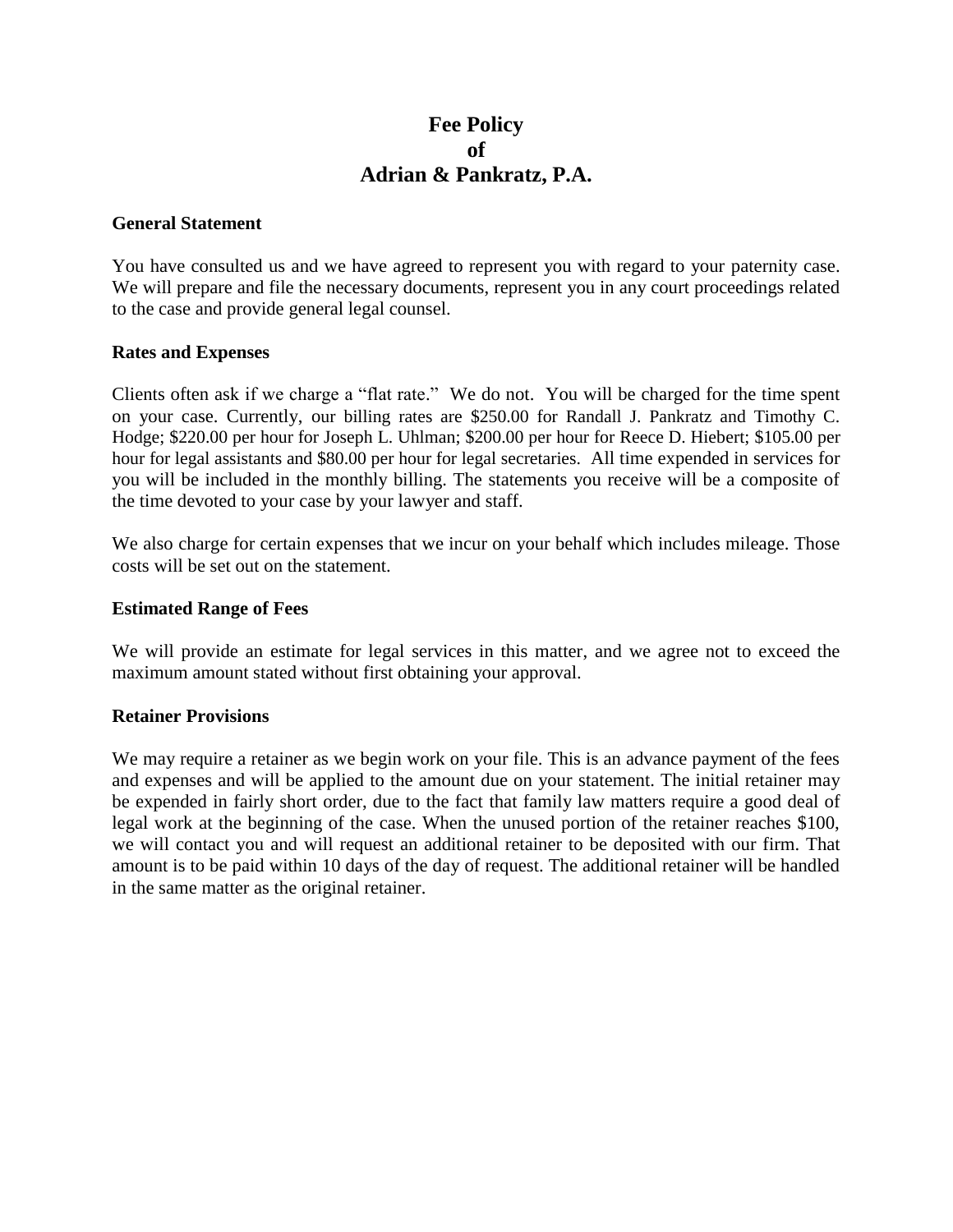# **Most Frequently Asked Questions**

Many clients share the same fears, questions, and beliefs about child custody and parenting time and child support. Even though the names and faces may change, the questions and concerns are very similar. This section lists some of the questions clients ask.

#### **1. How long will it take before the case is over?**

That depends upon how quickly or whether we can reach agreements. If custody is contested, Harvey County and McPherson County will order a Child Custody Investigation. Those investigations typically take 90 to 120 days to complete and the court hearing would not be scheduled until the investigation is completed and a report is filed.

#### **2. How is child support figured?**

Child support is figured based upon Guidelines from the Kansas Supreme Court and is based upon gross income of both father and mother and the number and ages of the child/children. This schedule is mandatory but may be varied when circumstances justify. The amount paid by either party for health or dental insurance and for work-related daycare costs are also considered.

#### **3. Why do I need to provide all of this information?**

The information is required for the following reasons:

- (a) Some is required by the Division of Vital Statistics of the State of Kansas.
- (b) Some is required by court.
- (c) Most of it is needed by your lawyer so that your lawyer can adequately and competently represent you.

## **4. Can I take the child out of the state?**

Unless the judge has specifically prohibited you from removing the child from the state, you may temporarily travel outside the boundaries of the state.

#### **5. I may be taking a new job and moving out of state. What do I need to do?**

The general answer to this question varies greatly with each circumstance; there is no simple answer. If you have a minor child and intend to move anywhere, the other parent must be notified of your intended move. You also must recognize that you may be making trips back to the state for purposes of resolving the case.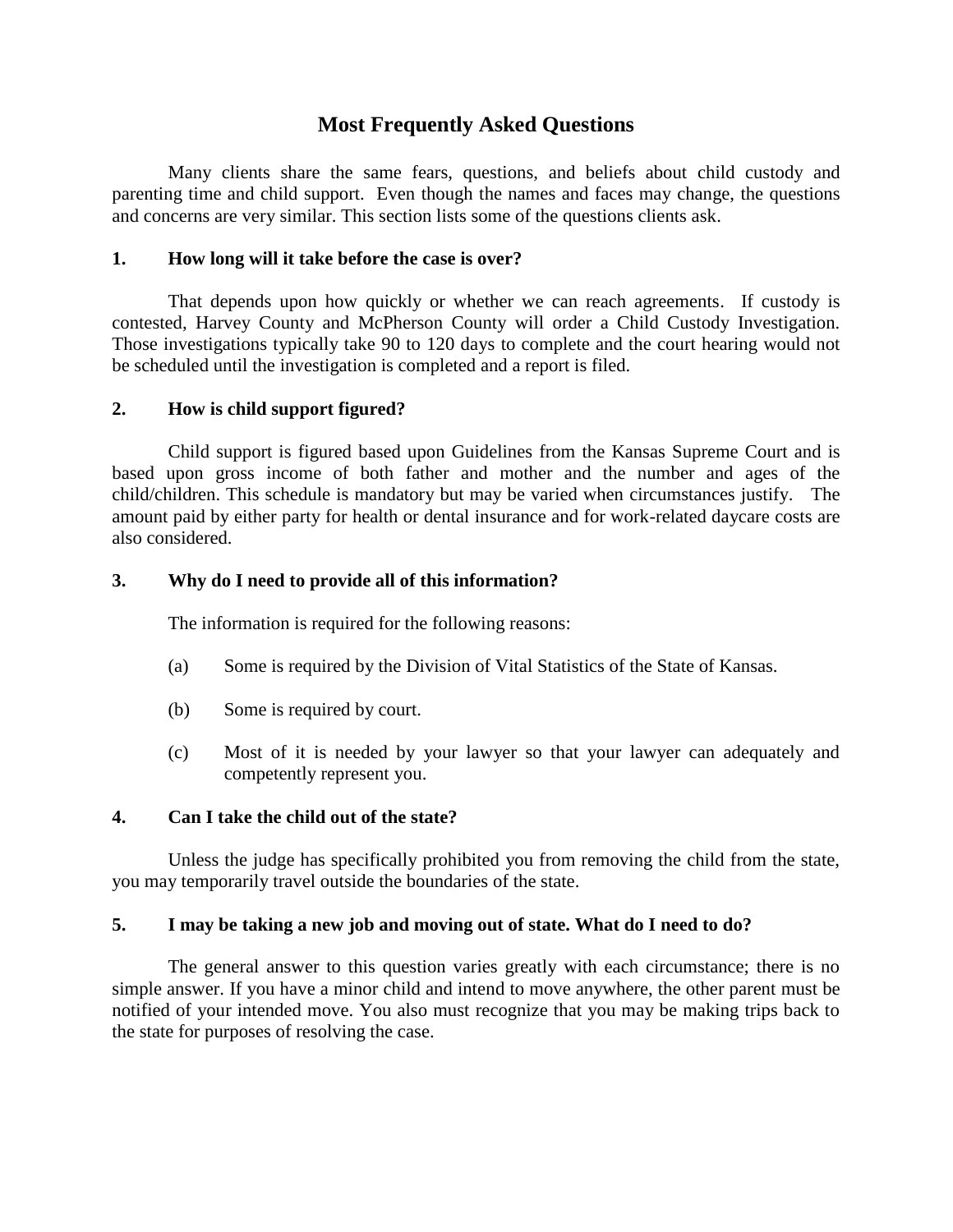The notice required is to be written and must be given by restricted mail, return receipt requested, to the last known address, not less than 30 days prior to: (1) Changing the residence of the child; or (2) removing the child from this state for a period of time exceeding 90 days.

# **6. What do I do if the child support payments are late?**

The Kansas Payment Center is responsible for the collection of child support. If your child support is late, the court trustee will know. He or she is vested with the responsibility to make reasonable efforts to collect those payments, but will only collect on final orders of the court, usually not on temporary orders. If your payment is more than 1 month late, you should contact the Court Trustee at the phone number listed on page 4, and discuss the possibility of doing an Income Withholding Order.

# **7. Once the child support level is established, can it ever be changed?**

The court will maintain jurisdiction of matters relating to the children until they reach the age of 18 and support will continue until the child is 18 and has graduated from high school. To obtain an increase or decrease in the amount of child support a motion must be filed with the Court explaining that there has been a "change of circumstances" (i.e., significant change in income levels) asking the Court to review the level of child support. The Court Trustee may file a motion to increase or decrease support.

# **8. What do I do if the other parent does not abide by the parenting time guidelines? For instance, what do I do if he or she does not bring the kids back at the agreed upon time?**

Failure to follow the Court's orders with regard to parenting time is a basis for a request that the judge find the other parent in contempt of court. Although the other parent may not be fined or jailed, the Court can, when appropriate, limit or stop all parenting time based on failure to abide by the Court's orders. If your parenting time order is very specific, the police *may* be able to assist you in getting the child back at the end of a parenting time period.

# **9. What do I wear to the hearing? What will it be like?**

While there is no "dress code," you should wear clothing appropriate for a job interview or other setting in which you want to make a favorable impression. You should be tastefully and neatly dressed.

## **10. Can I take someone along with me to the hearing?**

You are welcome to bring a friend or family member with you. If the hearing takes place in the judge's office, your friend or family member may not feel comfortable going in the office with you. If the hearing is in the courtroom, your friend or family member will be seated at the back of the courtroom to observe.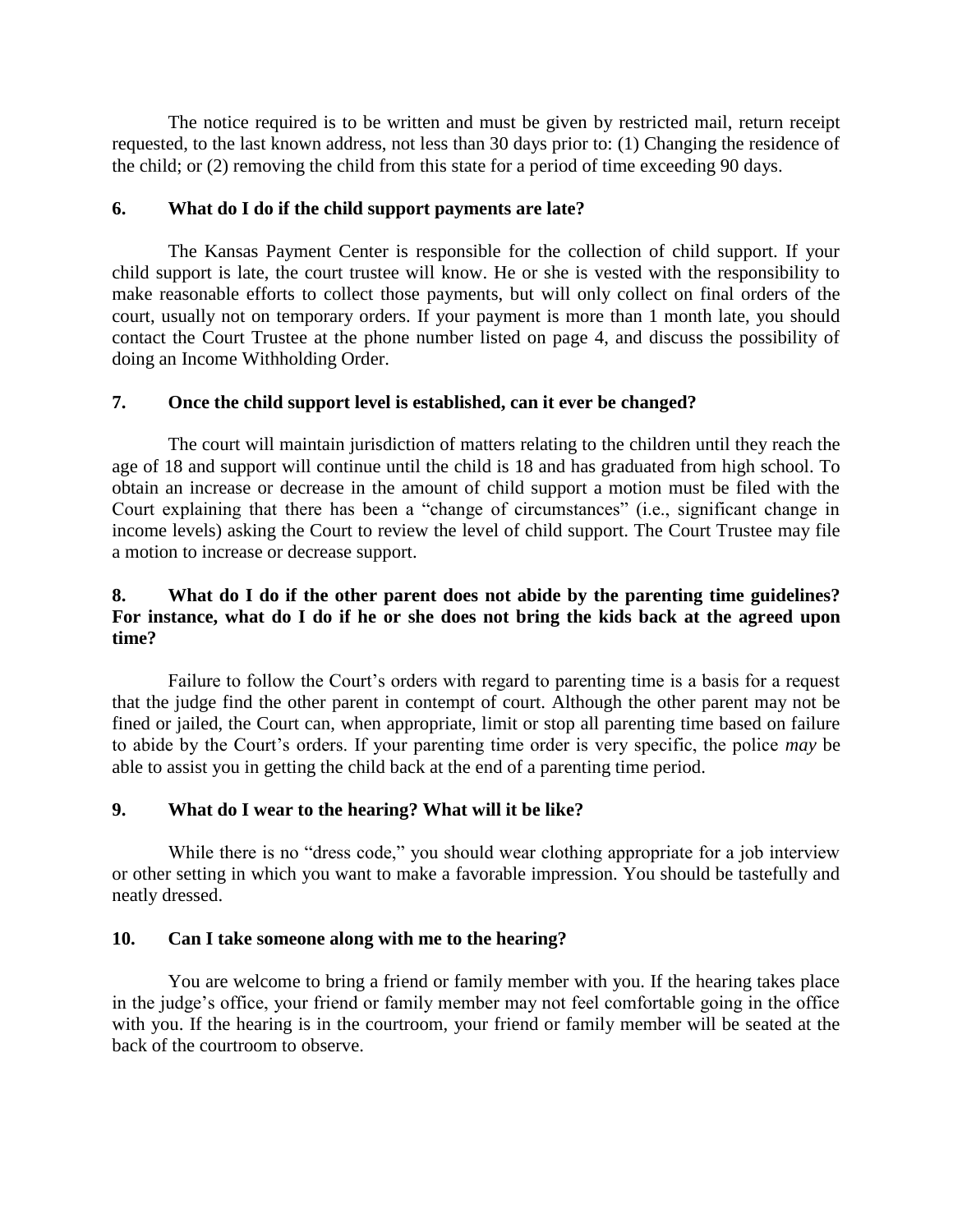#### **11. Does the other parent have to pay my attorney fees?**

The Court may order the other parent to pay your attorney fees, but as a general rule, the Court does not order one party to pay the attorney fees of another.

# **12. How much will this cost?**

Currently, our billing rates are \$250.00 for Randall J. Pankratz and Timothy C. Hodge, \$220.00 per hour for Joseph L. Uhlman; \$200.000 per hour for Reece D. Hiebert; \$105.00 per hour for legal assistants and \$80.00 per hour for legal secretaries. All time expended in services for you will be included in the monthly billing. The statements you receive will be a composite of the time devoted to your case by your lawyer and staff.

We also charge for certain expenses that we incur on your behalf, including mileage. Those costs will be set out on the statement.

The cost will vary according to the time spent on your case. You can expect to pay a minimum of approximately \$2,500.00, but the cost can easily rise to \$8,000.00 to \$10,000.00 or more if custody issues cannot be resolved without a court hearing.

# **13. Do I and the other parent both need to hire an attorney?**

One attorney cannot represent both of you; however, one attorney can prepare all necessary documents if there are not disputed issues. The parent who is not represented may wish to consult an attorney at least for the purpose of reviewing any proposed Agreement.

# **14. What if the other person denies paternity?**

Blood testing will be ordered by the Court to determine paternity. Blood testing is not necessary and will not be required if both parties agree as to who fathered the child.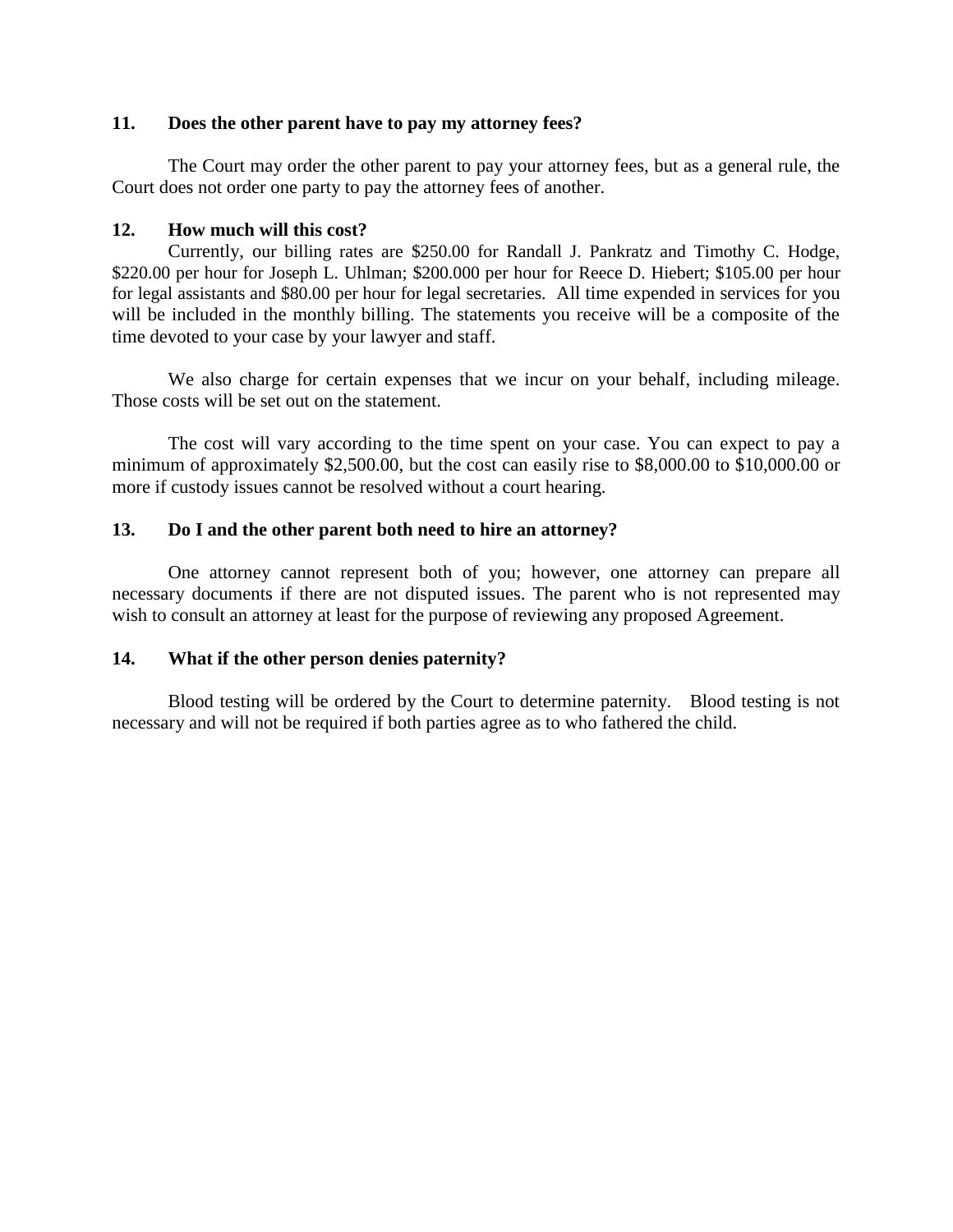# **Glossary of Terms**

Every organization or business has their own unique language and we want you to understand the terms that are being used in your case. For example, in some settings, a journal entry refers to a debit or credit and is written on a journal voucher. Here, it refers to an order of the court. The following is a list of the most commonly used terms.

**Action:** The legal term for a lawsuit.

**Affidavit:** A written statement of facts made under oath and signed before a notary public.

**Answer:** The second pleading in an action which is served in response to the petition for determination of paternity and which admits or denies the petition's allegations and may also make claims against the other party.

**Appearance:** The respondent's formal method of telling the court that he or she submits to the court's jurisdiction.

**Child Support:** Support for a child. Child support is not taxable to the recipient or deductible to the payer.

**Contempt of Court:** The willful and intentional failure to comply with a court order, judgment, or decree by a party to the action, which may be punishable in a variety of ways.

**Contested Case:** Any case in which the court must decide one or more issues on which the parties have not agreed.

**Court Order:** A written document issued by the court which becomes effective only when signed by a judge.

## **Custody:**

**Joint legal custody:** The parents have equal rights to make decisions in the best interest of the child. This has nothing to do with where the child lives.

**Sole legal custody:** One parent has the right to make decisions in the best interest of the child. The award of sole legal custody to one parent shall not deprive the other parent of access to information regarding the child unless the court shall so order. Sole legal custody is only awarded in extreme cases, and your attorney can answer questions on the criteria of being granted sole legal custody.

**Primary residential custody:** The children live with one parent most of the time and have "parenting time" with the other parent.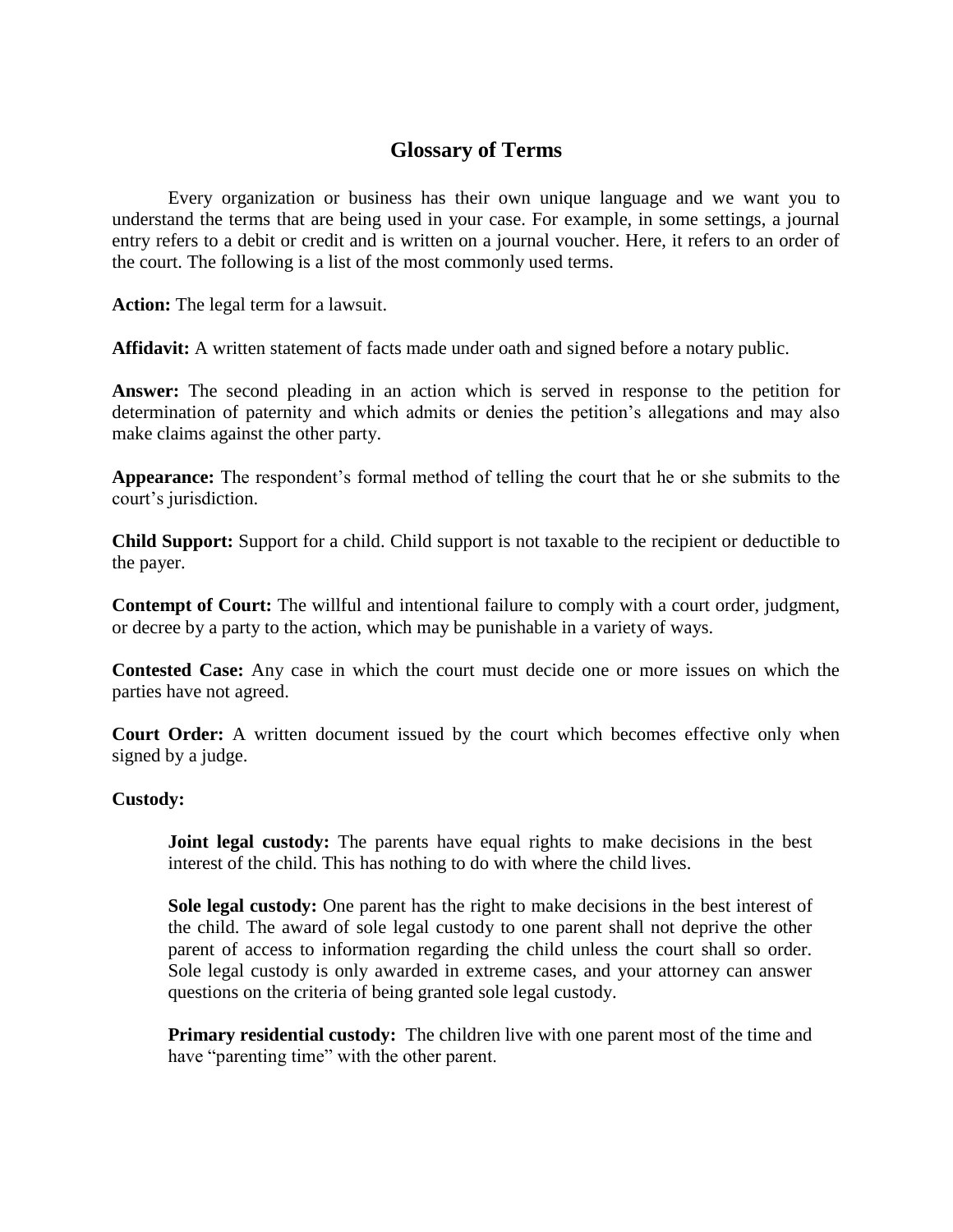**Shared residential custody:** The children live with both parents on a schedule that is approximately equal.

**Defendant (Respondent):** The person who is sued.

**Deposition:** The testimony of a witness taken out of court under oath and in writing.

**Disclosure, Discovery, or Production of Documents:** Procedures used by lawyers to get information about of the opposing party's claim and his or her financial status.

**Evidence:** Documents, testimony, or other material offered to the court to prove or disprove allegations.

File Stamped Copy: An official copy of a pleading document. When a pleading document is filed with the court, the clerk date-stamps the original and several copies, and returns the file stamped copy to the attorney.

Filing Fee: The cost the court assesses to file the petition. Currently the filing fee is \$202.80. The petitioner pays the filing fee. The filing fee is usually the only court cost.

**Hearing:** Any proceeding before the court for the purpose of resolving disputed issues through presentation of testimony and argument.

**Interrogatories:** A series of written questions served on the opposing party to discover certain facts. The answers to interrogatories must be given under oath and served within a prescribed period of time.

**Jurisdiction:** The authority of the court to rule on issues relating to the parties, their child, or their property.

**Legal Assistant:** Also referred to as a paralegal.

**Motion:** A written application to the court for some particular relief, such as temporary support.

**Motion to Modify:** A formal written request to the court to change a prior order regarding custody, child support, or any other order that the court may change by law.

**Notice of Hearing:** A paper that is served on the opposing lawyer or other parent listing the date and place of a hearing, and the motion or motions that will be heard by the court.

**Order:** The court's ruling on a motion requiring the parties to do certain things or setting forth their rights and responsibilities. An order is reduced to writing, signed by the judge, and filed with the court.

**Party:** The persons directly involved in the case.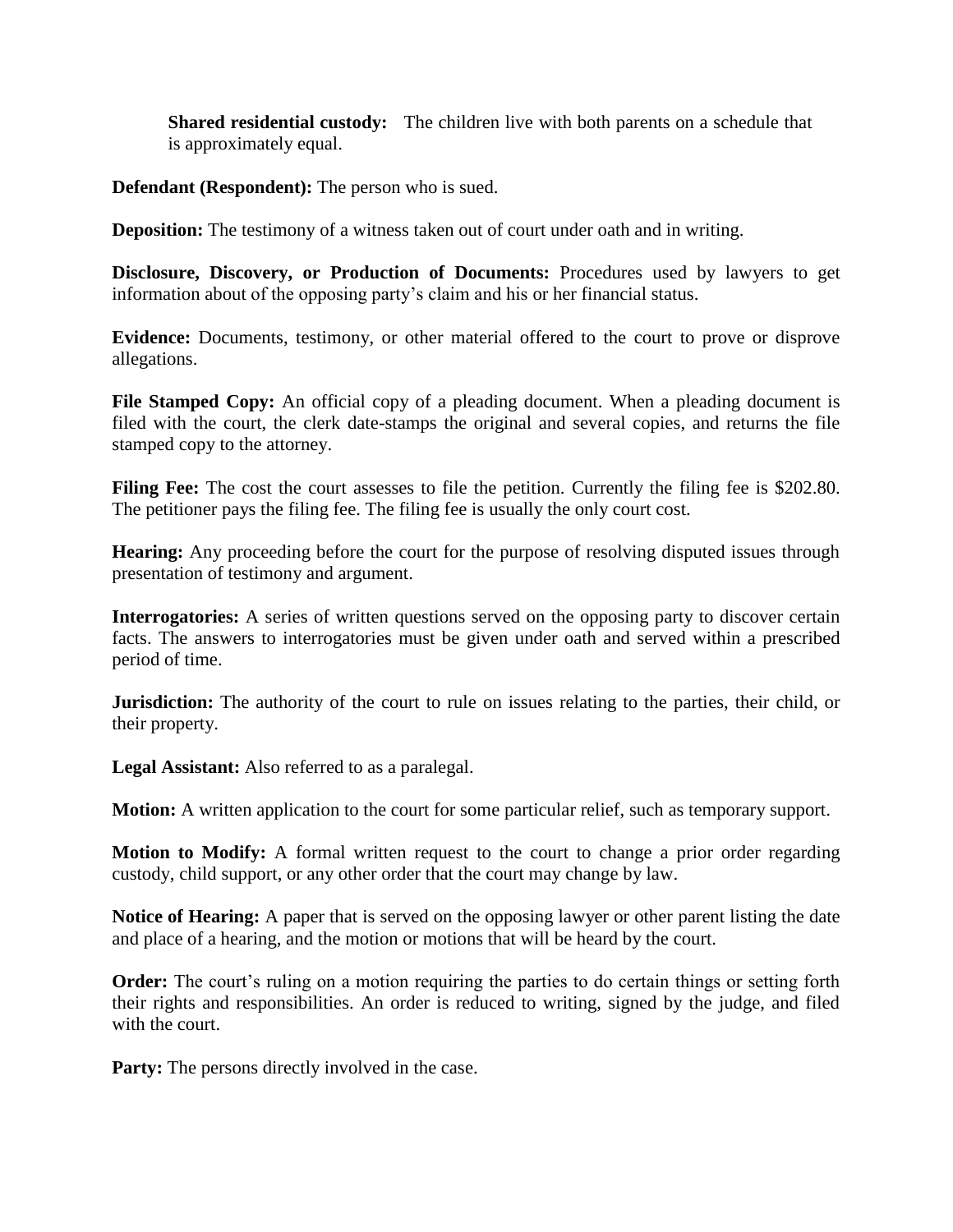**Petition:** The first pleading in an action.

**Petitioner:** The party who files the petition.

**Pleading:** Documents filed with the court. Pleadings include petitions, answers, counterclaims, motions and orders.

**Pleading File:** A permanent record maintained at the attorney's office of all pleadings that were filed with the court.

**Pretrial Conference:** Often considered a "get organized" meeting between the parties, their attorneys, and the judge before trial. At the pretrial conference, unresolved issues are listed and a time is set for final hearing.

**Relief:** Whatever a party to a divorce proceeding asks the court to do: dissolve the marriage, award support, enforce a prior court order or decree, divide property, enjoin certain behavior, etc.

**Respondent:** The one who defends the suit brought by another.

**Request for Production of Documents:** Documents and/or other information to be produced in response to a request from the other party.

**Settlement:** The agreement resolution of disputed issues.

**Summons:** A written notification that legal action has commenced requiring a response within a specified time period.

**Temporary Order:** The order of the court which is to be followed by the parties until the time the final order is issued. The Temporary Order is usually filed when the petition is filed.

**Transcript:** A typewritten record of testimony taken by a court reporter during court proceedings or a deposition.

**Trial:** A formal court hearing to decide disputed issues raised by the pleadings.